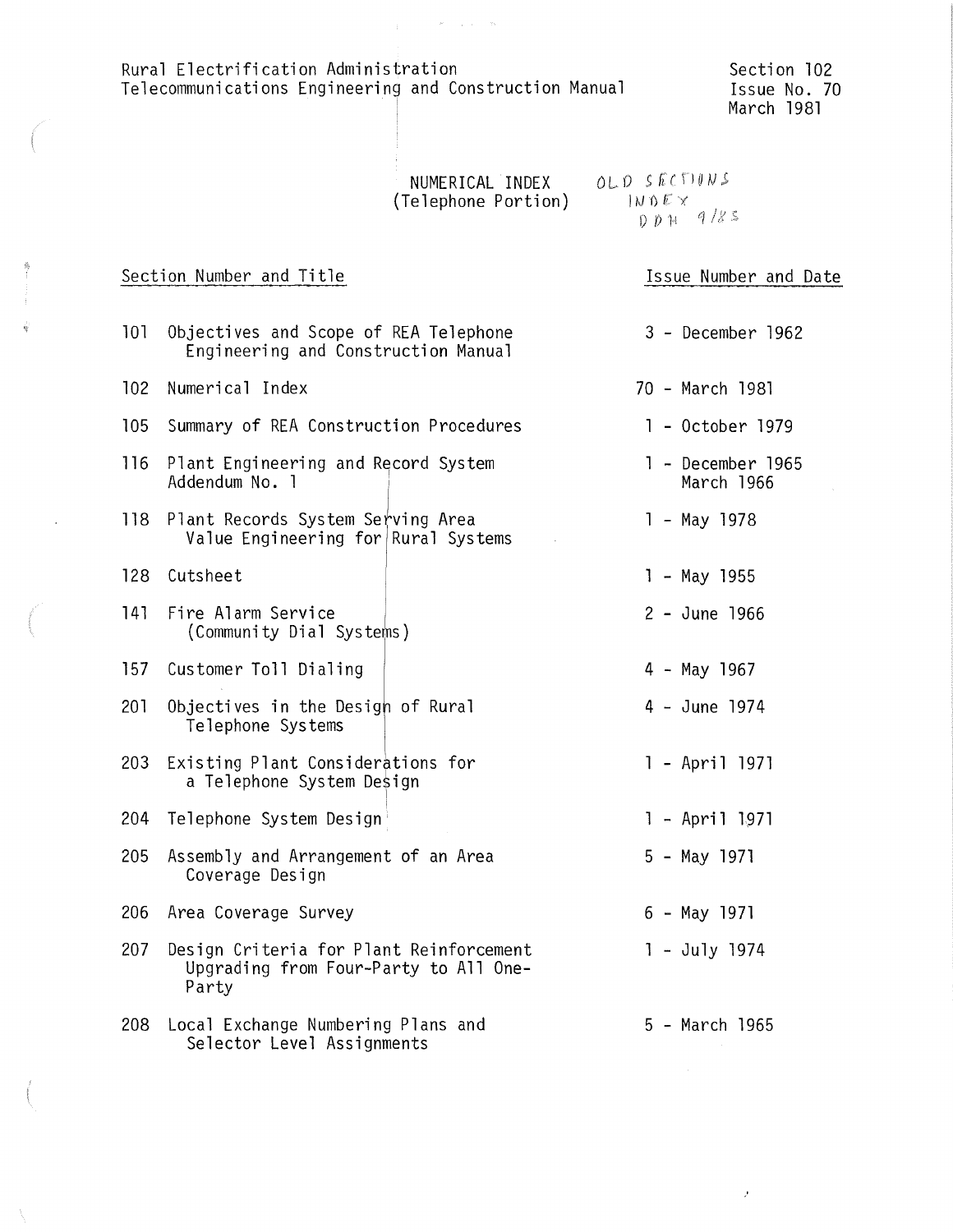|     | Section Number and Title                                                                                                        | Issue Number and Date                         |
|-----|---------------------------------------------------------------------------------------------------------------------------------|-----------------------------------------------|
| 210 | Telephone System Design -<br>Sizing Criteria                                                                                    | 8 - July 1974                                 |
| 212 | Ringing Systems<br>Addendum No. 1<br>Addendum No. 2                                                                             | 3 - November 1970<br>January 1971<br>May 1973 |
| 215 | Rehabilitation of Existing Outside<br>Plant                                                                                     | 2 - November 1960                             |
| 218 | Plant Annual Cost Data for System<br>Design Purposes<br>Addendum No. 1                                                          | 3 - July 1968<br>February 1975                |
| 219 | Present Worth of Annual Charge Studies<br>for System Design                                                                     | 1 - January 1978                              |
| 221 | Assignment of Line and Station Numbers<br>(Terminal Per Station Systems)                                                        | 3 - June 1966                                 |
| 230 | General Principles of Serving Area<br>Value Engineering                                                                         | 1 - November 1976                             |
| 231 | Design Techniques of Serving Area<br>Value Engineering                                                                          | 1 - November 1976                             |
| 232 | Transmission Design Considerations<br>for Serving Area Value Engineering                                                        | 1 - November 1976                             |
| 301 | Central Office Buildings                                                                                                        | 3 - December 1976                             |
| 302 | Power Requirements for Community                                                                                                | 4 - April 1975                                |
|     | Dial Central Office Equipment<br>Addendum No. 1                                                                                 | September 1980                                |
| 304 | Central Office Replacement Economic<br>Studies Guidelines                                                                       | 1 - February 1979                             |
| 319 | Interoffice Trunking and Signaling                                                                                              | 4 - October 1978                              |
| 320 | Emergency Generating and Charging<br>Equipment                                                                                  | 4 - April 1976                                |
| 322 | Application Guide for the Preparation<br>of Detailed Digital Central Office<br>Equipment Requirements (Part III of<br>Form 522) | 1 - December 1978                             |
|     | Addendum No. 1                                                                                                                  | September 1979                                |

 $\bar{z}$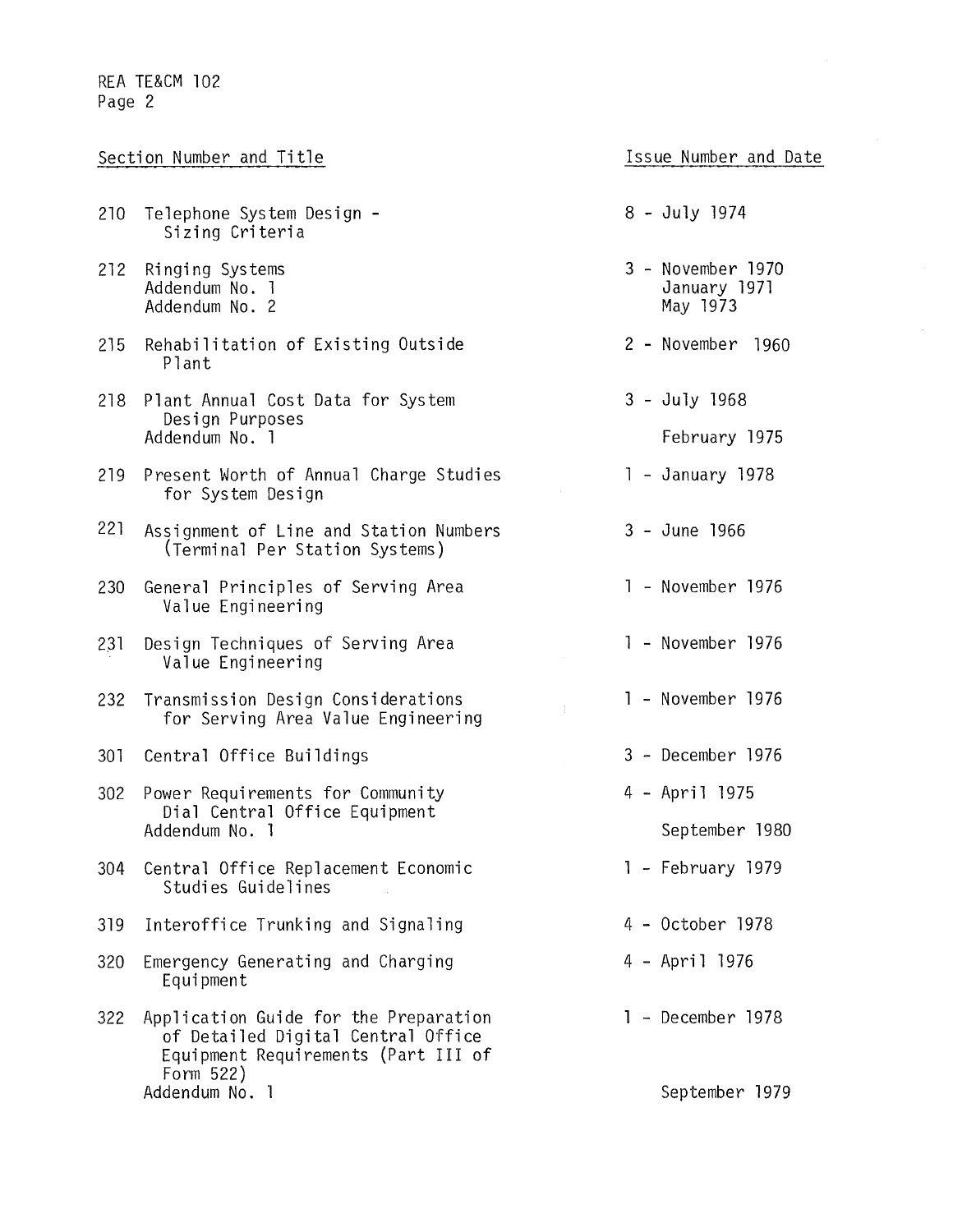|                                                                                                                             | Section Number and Title                                                                                                        | Issue Number and Date                                        |
|-----------------------------------------------------------------------------------------------------------------------------|---------------------------------------------------------------------------------------------------------------------------------|--------------------------------------------------------------|
| 323                                                                                                                         | Fundamentals of Digital Techniques<br>and Switching                                                                             | 1 - September 1979                                           |
| 324                                                                                                                         | Digital Terminology                                                                                                             | 1 - April 1980                                               |
| Application Guide for the Preparation<br>325<br>of Detailed Dial Central Office<br>Equipment Requirements<br>Addendum No. 1 |                                                                                                                                 | 7 - November 1966<br>April 1969                              |
|                                                                                                                             | Addendum No. 2                                                                                                                  | December 1969                                                |
| 326                                                                                                                         | Application Guide for the Preparation<br>of Part III Specifications - Detailed<br>Toll Office Equipment Requirements            | 2 - April 1963                                               |
| 327                                                                                                                         | Application Guide for the Preparation<br>of Detailed Equipment Requirements<br>for Direct Distance Dialing Equipment            | 4 - January 1978                                             |
| 328                                                                                                                         | Application Guide for the Preparation<br>of Detailed Equipment Requirements<br>for Automatic Number Identification<br>Equipment | 3 - June 1978                                                |
| 329                                                                                                                         | Expansion of Existing Dial Central<br>Office Switchboards<br>Addendum No. 1<br>Addendum No. 2<br>Addendum No. 3                 | 1 - September 1964<br>May 1965<br>October 1965<br>April 1967 |
| 330                                                                                                                         | Maximum Electrical Subscriber Loops<br>Attained With Long Line Adapters                                                         | 4 - June 1970                                                |
| 331                                                                                                                         | The Application of Common Mode<br>Operation to Central Office<br>Equipment                                                      | $1 - July 1967$                                              |
|                                                                                                                             | Addendum No. 1                                                                                                                  | October 1967                                                 |
| 332                                                                                                                         | Guide for Utilization of Central<br>Office Loop Extenders                                                                       | 1 - August 1969                                              |
| 335                                                                                                                         | Application Guide for the Preparation<br>of Detailed Common Control Central<br>Office Equipment Requirements                    | 2 - April 1976                                               |
|                                                                                                                             | Addendum No. 1                                                                                                                  | August 1977                                                  |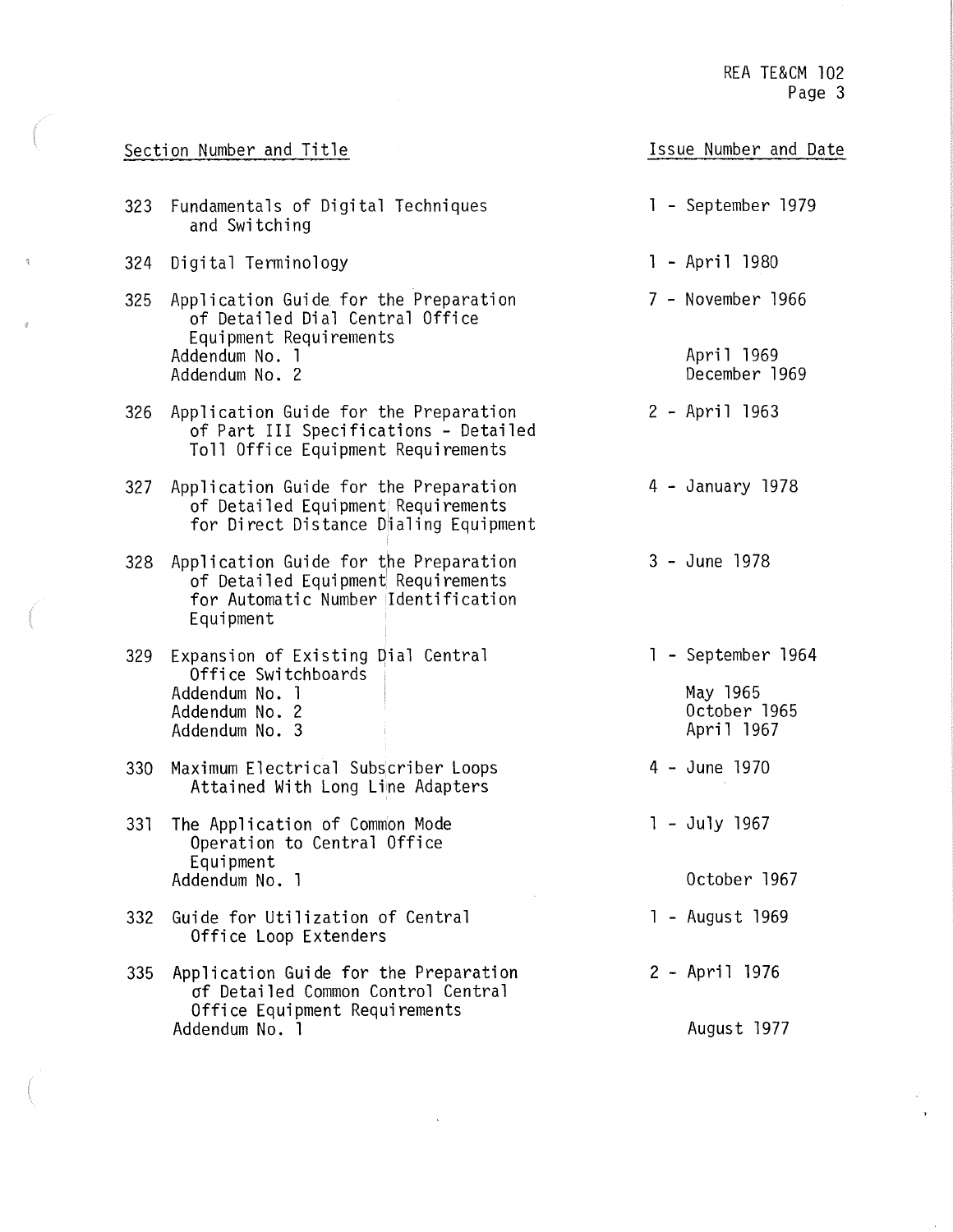|     | Section Number and Title                                                                                                    | Issue Number and Date            |  |  |
|-----|-----------------------------------------------------------------------------------------------------------------------------|----------------------------------|--|--|
| 340 | Subscriber Line Concentrators                                                                                               | 2 - January 1979                 |  |  |
| 341 | Application Guide for the Preparation<br>1 - September 1978<br>of Detailed Subscriber Line<br>Concentrator Requirements     |                                  |  |  |
| 350 | Basic Types of Switching Systems                                                                                            | 1 - September 1964               |  |  |
| 401 | Subscriber Loop Electronic Systems                                                                                          | 1 - December 1980                |  |  |
| 406 | Transmission Facility Data                                                                                                  | 3 - August 1977                  |  |  |
| 407 | How to Make Insertion Loss Measurements                                                                                     | 1 - March 1959                   |  |  |
| 408 | How to Make Facility Loss Measurements<br>on Voice Frequency Loaded Cables                                                  | 2 - November 1965                |  |  |
| 415 | Transmission Objectives<br>Addendum No. 1                                                                                   | 4 - May 1973<br>November 1978    |  |  |
| 424 | Design of Two-Wire Subscriber Loop<br>and PABX Trunk Plant<br>Addendum No. 1                                                | $3 - May$ 1973<br>September 1973 |  |  |
| 426 | Subscriber Loop Computations--<br>Design-By-Loss Method                                                                     | 2 - December 1977                |  |  |
| 427 | Application and Use of Voice Frequency<br>Repeaters for Subscriber Loops                                                    | 2 - November 1965                |  |  |
| 428 | Applications and Use of Bridged Tap<br>Isolators (BTI) for Subscriber Loops                                                 | 1 - October 1965                 |  |  |
| 429 | Automatic Gain Control Repeaters and Their<br>Application to Common Mode Operation                                          | 2 - January 1979                 |  |  |
| 431 | Voice Frequency Loading for Trunk<br>Cables                                                                                 | $2 - October$ 1962               |  |  |
|     | Addendum No. 1                                                                                                              | April 1975                       |  |  |
| 432 | Acceptance Tests for Loaded Subscriber<br>Loop Plant--"One-Man" Structural<br>Return Loss Method from the Central<br>Office | 1 - February 1968                |  |  |
| 435 | Cable Capacitance Measurements                                                                                              | 1 - January 1979                 |  |  |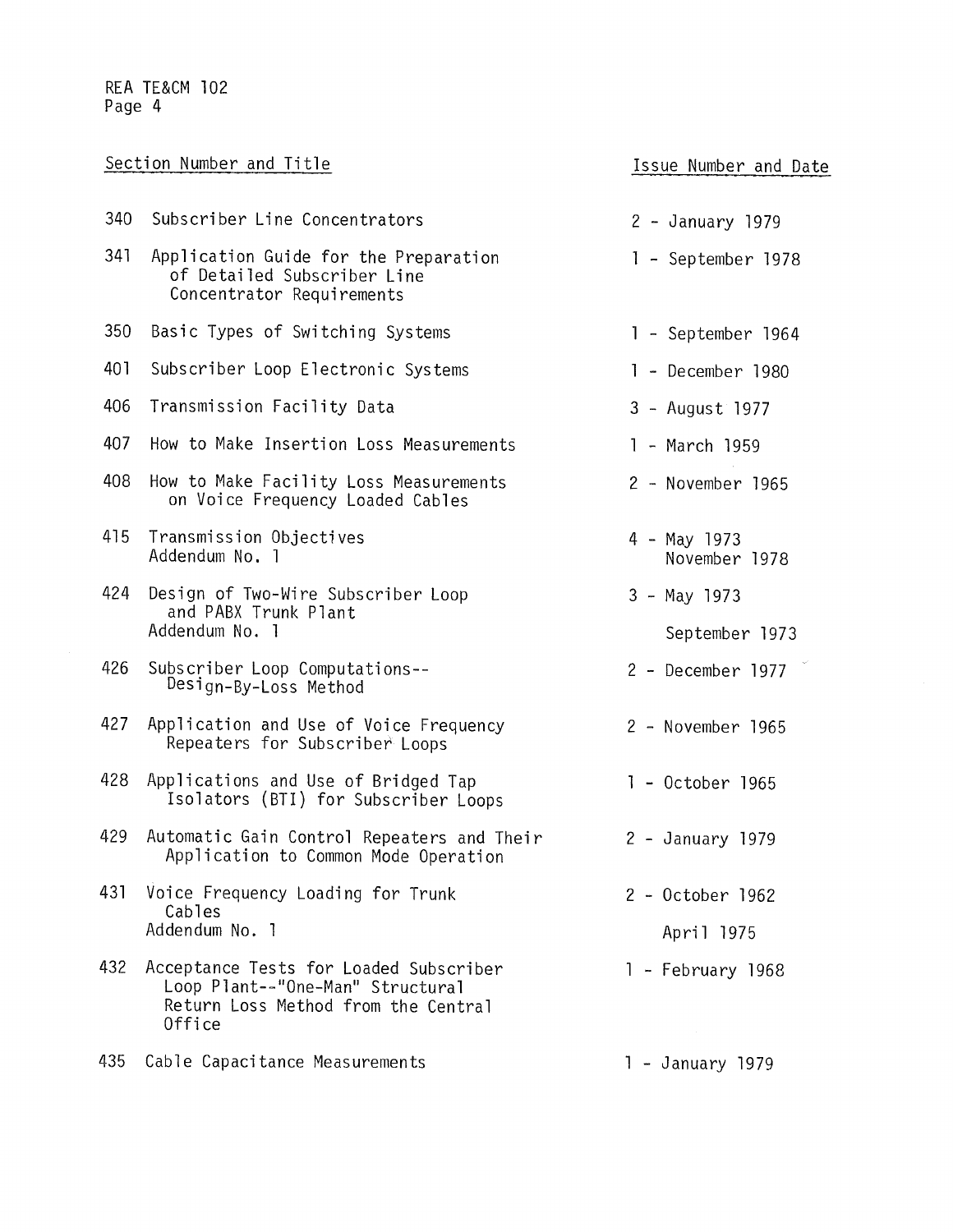| Section Number and Title                                                                                                | Issue Number and Date            |
|-------------------------------------------------------------------------------------------------------------------------|----------------------------------|
| Negative Resistance and Negative<br>444<br>Impedance Voice Frequency Repeaters<br>and Voice Frequency Repeatered Trunks | 2 - November 1961                |
| How to Make Structural Return Loss<br>445<br>Measurements                                                               | 2 - January 1965                 |
| Design of Two-Wire D-66 Loaded Negative<br>446<br>Resistance Repeatered Trunk Plant                                     | 1 - April 1964                   |
| Telephone Noise Measurement and<br>451<br>Mitigation                                                                    | 2 - September 1979               |
| 451.1 Noise Isolation                                                                                                   | 1 - September 1979               |
| 451.2 Shield Continuity                                                                                                 | 1 - September 1979               |
| 451.3<br>Cable Balance                                                                                                  | 1 - September 1979               |
| Longitudinal Chokes<br>451.4                                                                                            | 1 - September 1979               |
| 451.5<br>Neutralizing Transformers                                                                                      | 1 - September 1979               |
| 451.6<br><b>HVDC</b>                                                                                                    | 1 - September 1979               |
| Grounding for Reduction of Power<br>451.7<br>Influence                                                                  | 1 - February 1981                |
| 451.8<br>Improved Cable Pair Balance by<br>Conductor Reversal                                                           | 1 - February 1981                |
| 452<br>Specialized Telephone Noise Measurements<br>and Investigation                                                    | 1 - December 1980                |
| 452.1<br>Telephone Cable Pair Harmonic Analysis                                                                         | - December 1980<br>$\mathbf{I}$  |
| Exploring Coil Measurements<br>452.2                                                                                    | - December 1980                  |
| Probe Wire Measurements<br>452.3                                                                                        | - December 1980                  |
| 462<br>R1 and R2 Transposition Systems<br>Addendum No. 1                                                                | $1 - July 1958$<br>December 1960 |
| REA-1 Transposition System<br>463                                                                                       | 1 - January 1958                 |
| REA-VI Transposition System<br>465                                                                                      | 1 - July 1956                    |

ä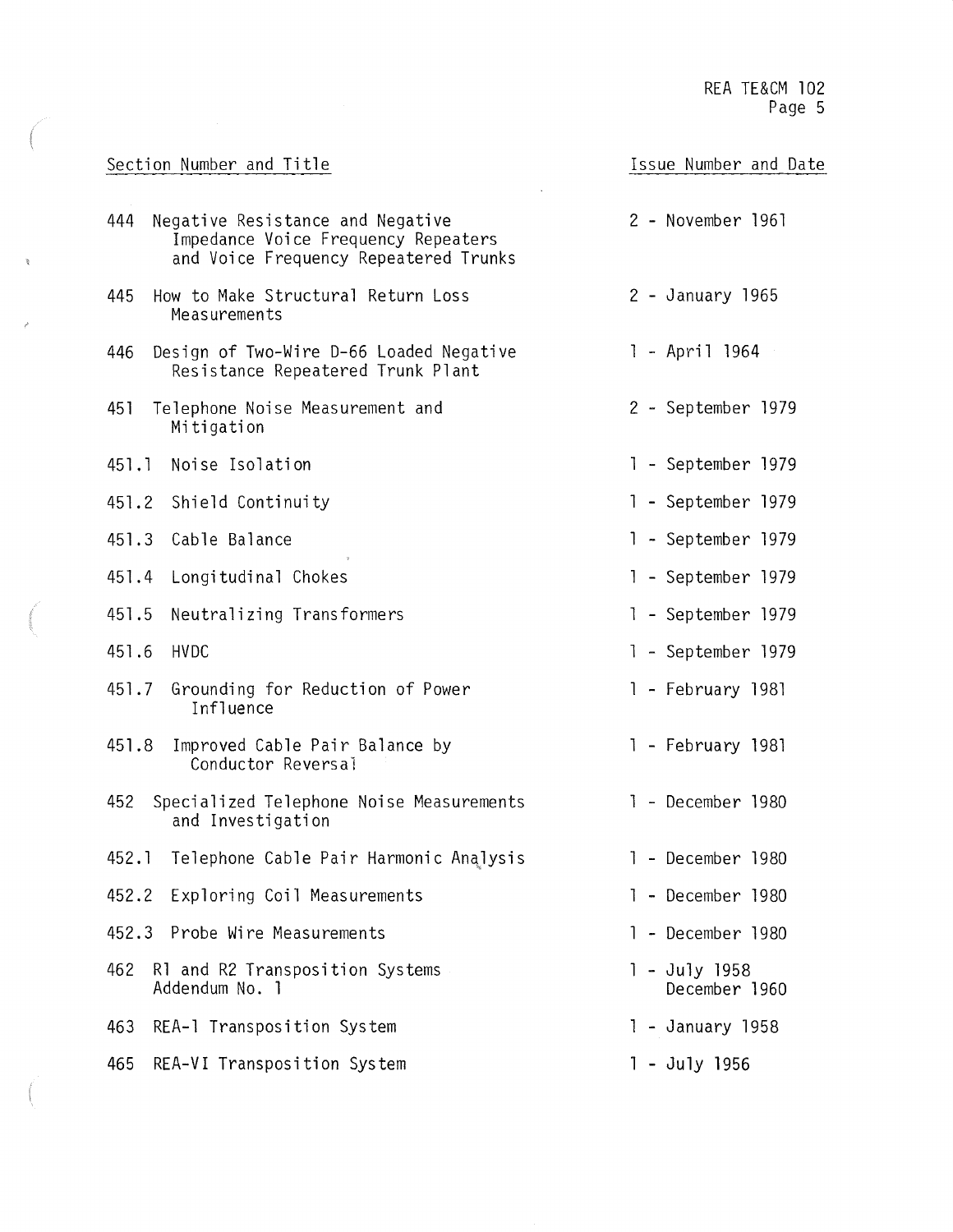|     | Section Number and Title                                                               |                                | Issue Number and Date         |
|-----|----------------------------------------------------------------------------------------|--------------------------------|-------------------------------|
| 470 | Switched Special Services and Private<br>Branch Exchange Services                      | 1 - June 1980                  |                               |
| 500 | Telephone Traffic                                                                      | 1 - March 1960                 |                               |
| 510 | Telephone Traffic - Dial Central Office                                                | 4 - April 1956                 |                               |
|     | Equipment Switch Quantities<br>Addendum No. 2<br>Addendum No. 3                        |                                | January 1962<br>November 1963 |
| 511 | Telephone Traffic - Dial Equipment for<br>Toll Centers                                 | 1 - June 1956                  |                               |
| 512 | Telephone Traffic - Manual Toll Board<br>Equipment                                     | 1 - March 1957                 |                               |
| 515 | Telephone Traffic - Measurements                                                       | 3 - August 1967                |                               |
| 516 | Application Guide for a Traffic Study<br>of a Step-by-Step Telephone Central<br>Office | 2 - January 1972               |                               |
| 520 | Central Office Equipment Switch Quantities<br>(Large Central Offices)                  | 1 - March 1957                 |                               |
| 525 | Telephone Traffic - Dial Common Control<br>System Equipment Quantities                 | 1 - July 1966                  |                               |
| 601 | Outline of the National Electrical<br>Safety Code                                      | 2 - October 1969               |                               |
| 602 | Clearances<br>Addendum No. 1                                                           | 4 - May 1962                   | September 1963                |
| 605 | Right-of-Way Clearing and Trimming<br>Assembly Units - Aerial Plant                    | 4 - January 1979               |                               |
| 610 | Poles                                                                                  | 3 - January 1979               |                               |
| 611 | Design of Pole Lines<br>Addendum No. 3                                                 | 3 - March 1960                 | October 1966                  |
| 615 | Design of Bare Open Wire Plant<br>Addendum No. 1                                       | 5 - November 1962<br>June 1963 |                               |
| 616 | Construction of Bare Open Wire Plant<br>Addendum No. 1                                 | 4 - January 1961<br>March 1962 |                               |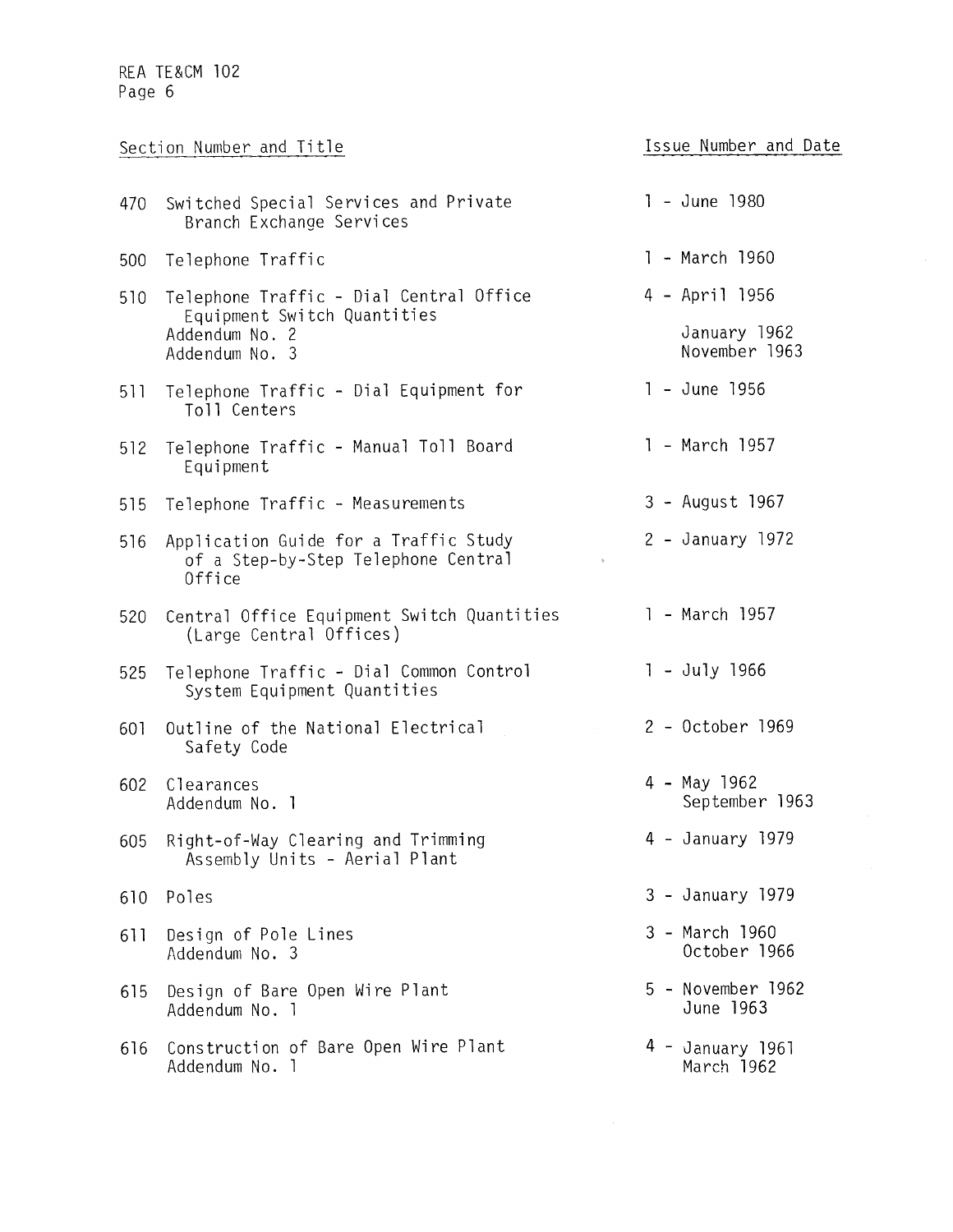#### Section Number and Title

- 617 Railroa. Crossing Specifications<br>Addendum No. 1
- 620 Design and Construction of Figure 8 Distribution Wire Addendum No. l
- 625 Open Wire Pole Top Assembly Units
- 626 Staking of Aerial Plant
- 627 Route and Pole Numbering
- 628 Plastic-Insulated Cable Plant Layout
- 629 Cable Plant Layout Serving Area Value Engineering for Rural Systems
- 630 Design of Aerial Cable Plant Addendum No. 2 Addendum No. 3
- 635 Construction of Aerial Cable Plant Addendum No. 2 Addendum No. 3 Addendum No. 4
- 636 Aerial Cable Plant Assembily Units
- 640 Design of Buried Plant Physical Considerations Memorandum Supplement - Design and Construction of Joint Buried Plant Addendum No. l
- 641 Construction of Buried Plant
- 642 Staking of Buried Plant
- 643 Underground Conduit and Manhole Design and Construction
- 644 Design and Construction of Underground Cable (Physical Plant) Addendum No. l
- 645 Locating Underground Rock Obstacles by Electronics
- Issue Number and Date
- April 1954 September 1969
- 2 May 1966
	- September 1969
- 6 August 1962
- 2 June 1962
- 2 May 1955
- 2 January 1968
- 3 January 1977
- 3 March 1962 October 1966 January 1979
- 3 February 1962 October 1966 March 1979 August 1979
- l August 1961
- 4 May 1973

June 1967

- January 1979
- 4 April 1973
- l December 1967
- 2 September 1969
- 2 January 1975
	- August 1979
- l May 1979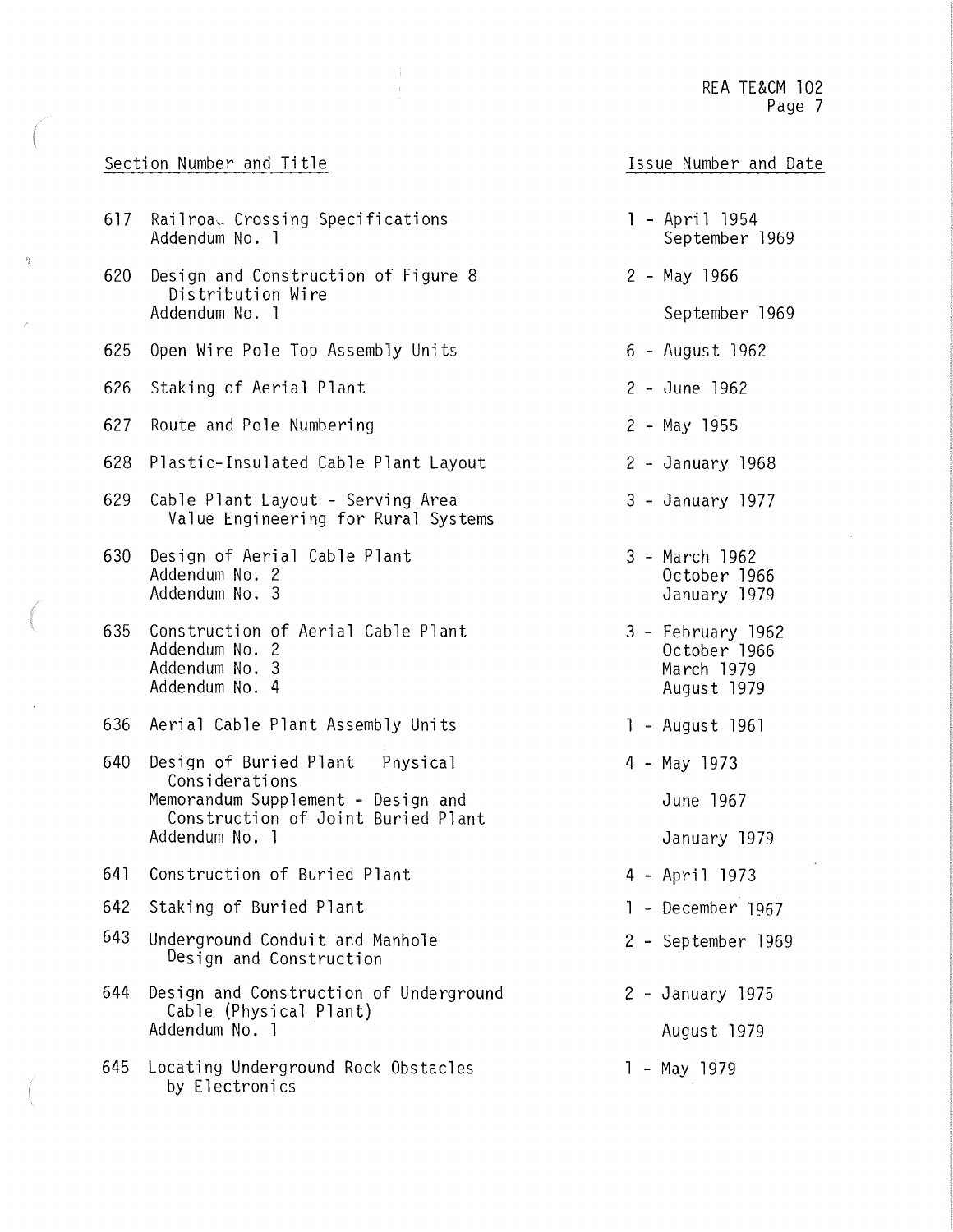$\hat{\mathcal{A}}$ 

|     | Section Number and Title                                                                                                                                                                   | Issue Number and Date                                             |
|-----|--------------------------------------------------------------------------------------------------------------------------------------------------------------------------------------------|-------------------------------------------------------------------|
| 646 | Design and Construction of Cable<br>Pressurization                                                                                                                                         | 1 - December 1960                                                 |
| 648 | Serving Area Value Engineering<br>(Physical Plant)                                                                                                                                         | 1 - January 1977                                                  |
| 650 | Guys and Anchors on Wire and Cable<br>Lines<br>Addendum No. 1<br>Addendum No. 2                                                                                                            | 4 - February 1960<br>October 1966<br>April 1967                   |
| 670 | Corrosion Considerations in Outside Plant<br>Addendum No. 1                                                                                                                                | 1 - July 1962<br>December 1970                                    |
| 690 | Joint Use of Poles<br>Addendum No. 1<br>Addendum No. 2<br>Addendum No. 4<br>Addendum No. 5                                                                                                 | 1 - June 1953<br>May 1954<br>June 1959<br>March 1962<br>June 1962 |
| 701 | Station Installations                                                                                                                                                                      | 5 - December 1974                                                 |
| 703 | Pay Station Services                                                                                                                                                                       | 3 - January 1977                                                  |
| 704 | Key Telephone Systems                                                                                                                                                                      | 2 - January 1974                                                  |
| 707 | Station Equipment Aspects of Automatic<br>Number Identification<br>Addendum No. 1<br>$\mathbf{V} = \left\{ \begin{array}{ll} 0 & \text{if} \ \mathbf{V} = \mathbf{V} \end{array} \right\}$ | 1 - August 1972<br>August 1973                                    |
| 750 | Application Guide for the Preparation<br>of Detailed PABX Equipment<br>Requirements                                                                                                        | 2 - September 1977                                                |
| 760 | Data Modems                                                                                                                                                                                | - March 1973<br>$\mathbf{I}$                                      |
| 801 | Electrical Protection Fundamentals                                                                                                                                                         | $3 - July 1974$                                                   |
| 802 | Electrical Protection Grounding<br>Fundamentals                                                                                                                                            | 1 - June 1975                                                     |
| 805 | Electrical Protection at Subscriber<br>Stations                                                                                                                                            | 8 - August 1980                                                   |
| 810 | Electrical Protection of Central<br>Office Equipment                                                                                                                                       | 5 - August 1980                                                   |
| 815 | Electrical Protection of Aerial Cable                                                                                                                                                      | 4 - April 1969                                                    |

 $\vec{r}$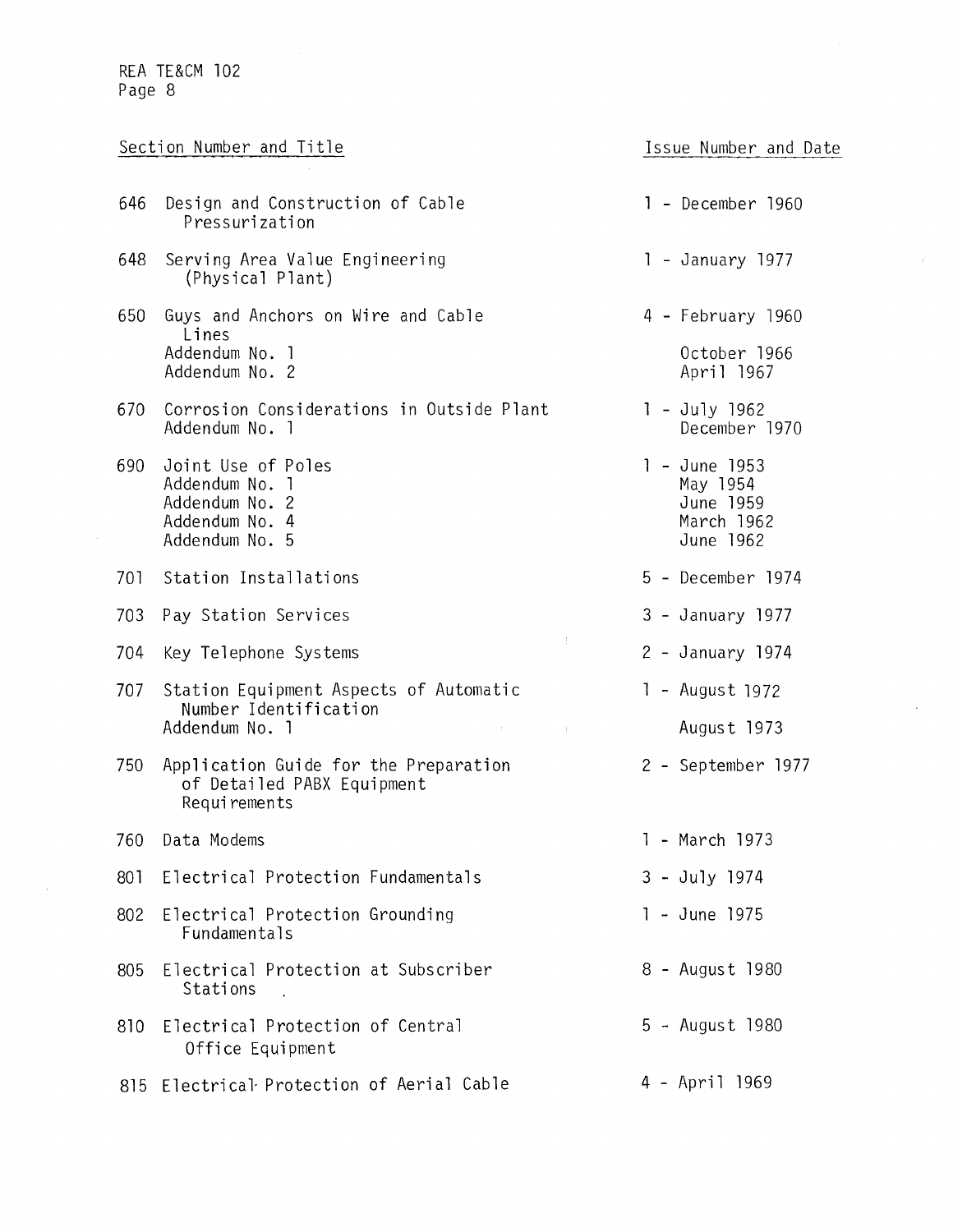### Section Number and Title

 $\mathring{\mathsf{T}}$ 

- s

### Issue Number and Date

| 816 | $3 - July 1969$<br>Electrical Protection of Buried Plant<br>January 1971<br>Addendum No. 1<br>December 1972<br>Addendum No. 2 |                                |  |  |  |  |  |
|-----|-------------------------------------------------------------------------------------------------------------------------------|--------------------------------|--|--|--|--|--|
| 817 | 1 - March 1980<br>Electrical Protection by Effective<br>Grounding of Cable Shields                                            |                                |  |  |  |  |  |
| 820 | Open Wire Circuit Protection                                                                                                  | 3 - January 1971               |  |  |  |  |  |
| 821 | $2 - July 1959$<br>Multipair Distribution Wire Protection<br>April 1961<br>Addendum No. 1<br>May 1962<br>Addendum No. 2       |                                |  |  |  |  |  |
| 822 | 4 - October 1972<br>Electrical Protection of Carrier<br>Equipment                                                             |                                |  |  |  |  |  |
| 823 | Electrical Protection by Use of<br>Gas Tube Arresters                                                                         | 3 - August 1980                |  |  |  |  |  |
| 825 | 3 - September 1973<br>Situations Requiring Special<br>Protection                                                              |                                |  |  |  |  |  |
| 830 | 5 - April 1971<br>Electrical Protection Assembly Units                                                                        |                                |  |  |  |  |  |
| 901 | Fundamentals of Carrier Telephone                                                                                             | 2 - March 1957                 |  |  |  |  |  |
| 903 | Application Guide for Subscriber Carrier<br>Specifications, REA Form 397c                                                     | 3 - January 1981               |  |  |  |  |  |
| 904 | Application Guide for Trunk Carrier<br>Specifications, REA Form 397b                                                          | 3 - January 1981               |  |  |  |  |  |
| 905 | Cable Carrier Systems and Carrier<br>Frequency Transmission Through<br>Cables                                                 | 1 - October 1963               |  |  |  |  |  |
| 909 | Impedance Matching for Carrier<br>Multiplex Systems                                                                           | - December 1967                |  |  |  |  |  |
| 910 | Subscriber Carrier Equipment                                                                                                  | 1 - November 1957              |  |  |  |  |  |
| 911 | Station Carrier Application<br>Addendum No. 1                                                                                 | 2 - September 1971<br>May 1980 |  |  |  |  |  |
| 912 | Station Carrier Equipment<br>Addendum No. 1                                                                                   | 1 - April 1971<br>May 1980     |  |  |  |  |  |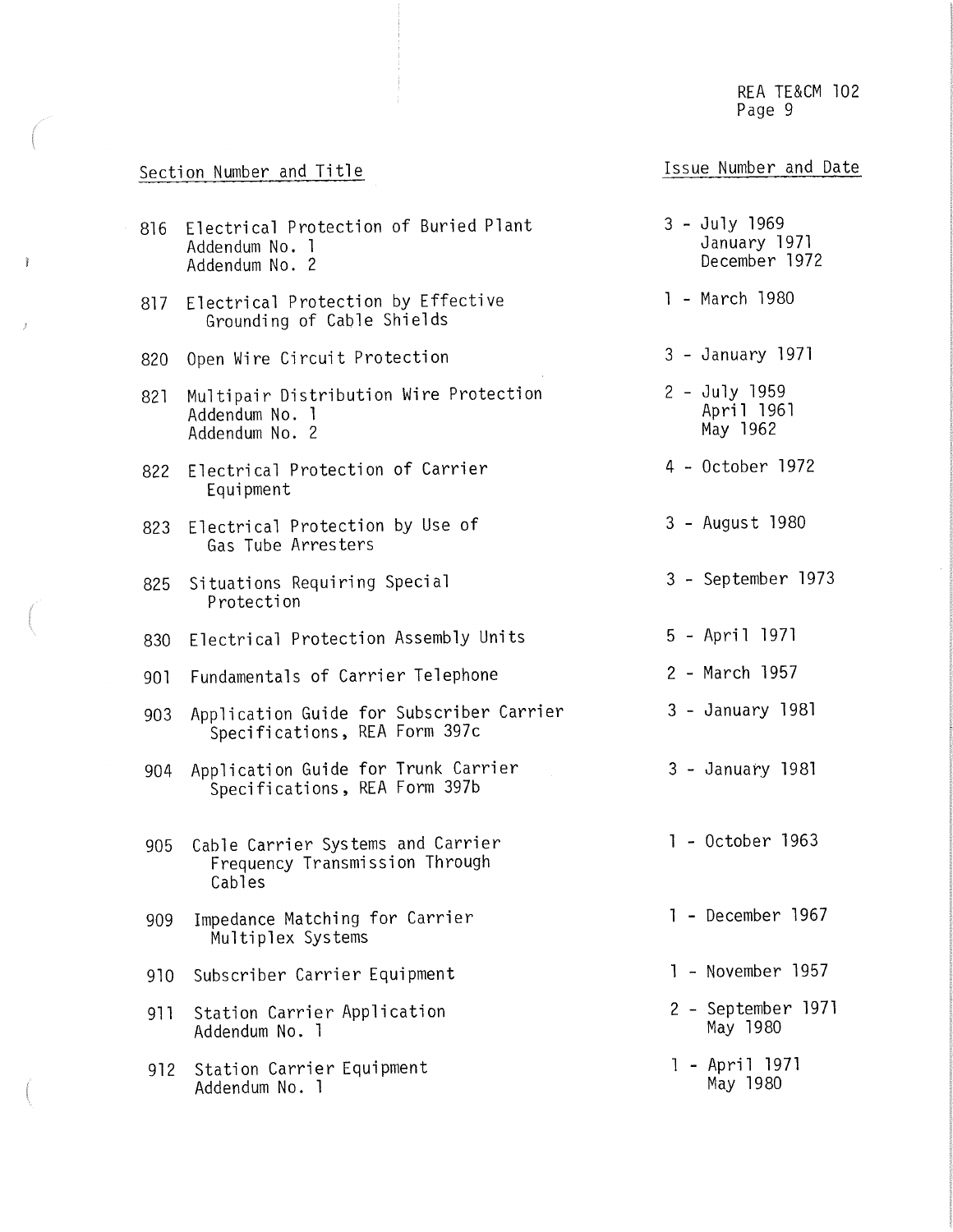|     | Section Number and Title                                                                                                           | Issue Number and Date           |
|-----|------------------------------------------------------------------------------------------------------------------------------------|---------------------------------|
| 921 | Testing Cables for Carrier<br>Application                                                                                          | 1 - November 1976               |
| 925 | Transmission Measurements Involving<br>Carrier Multiplex Equipment                                                                 | 1 - November 1966               |
| 930 | Use of Point-to-Point Radio<br>(Microwave) in Telephony                                                                            | 3 - August 1979                 |
| 931 | Microwave Propagation and Path<br>Surveys                                                                                          | $1 - April 1967$                |
| 932 | Microwave System Preparation Guide for<br>Federal Communications Commission and<br>Federal Aviation Administration<br>Requirements | 1 - March 1970                  |
| 933 | Application Guide for Point-to-Point<br>Microwave Radio System Specification,<br>REA Form 397d                                     | 2 - April 1970                  |
| 934 | Frequency Division Multiplexing for<br>Coaxial or Microwave Radio Systems                                                          | 1 - November 1971               |
| 936 | Microwave/Multiplex Wire Line<br>Entrance Links                                                                                    | 1 - December 1971               |
| 940 | Use of Mobile and Fixed Radiotelephone<br>for Subscriber Service and for<br>Operation and Maintenance                              | 2 - April 1963                  |
| 943 | Application Guide for Mobile and Fixed<br>Dial Radiotelephone Specifications,<br>REA Form 397e                                     | $2 - May$ 1971                  |
| 945 | IMTS - Improved Mobile Telephone System                                                                                            | $1 - July 1966$                 |
| 950 | PCM Carrier for Rural Telephone Systems<br>Addendum No. 1                                                                          | 1 - August 1973<br>January 1977 |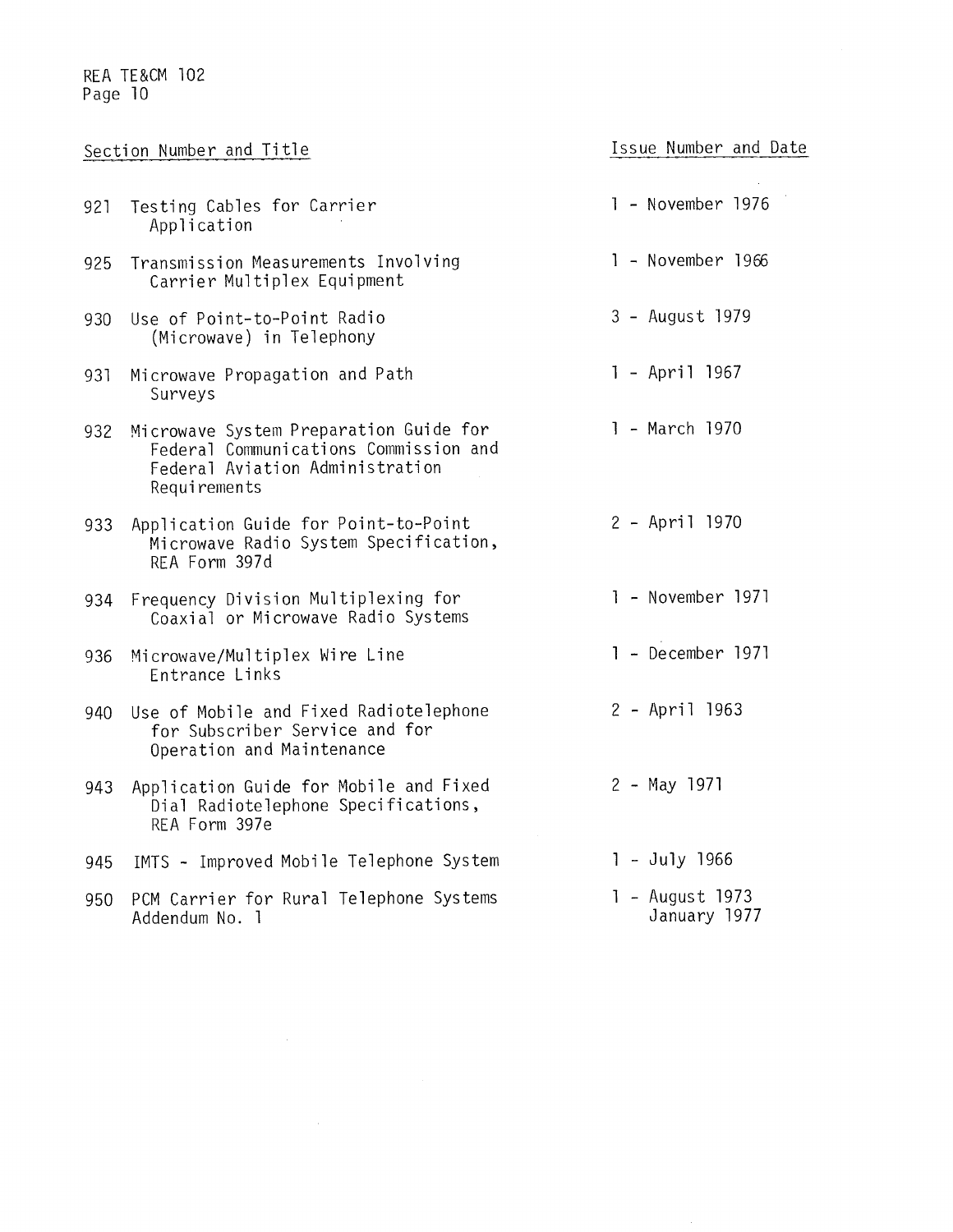$\hat{\mathbf{r}}$ 

#### NUMERICAL INDEX (Broadband Portion)

|      | Section Number and Title                                                                                              | Issue Number and Date |
|------|-----------------------------------------------------------------------------------------------------------------------|-----------------------|
| 2101 | Objectives and Scope of the Broadband<br>Portion of the REA Telecommunications<br>Engineering and Construction Manual | 1 - January 1980      |
| 2205 | Broadband Communications System Design (CSD)                                                                          | 1 - September 1980    |
| 2490 | Use of Microwave and Satellites in<br>CATV Systems                                                                    | 1 - August 1980       |

 $\tilde{c}$ 

 $\hat{\vec{\delta}}$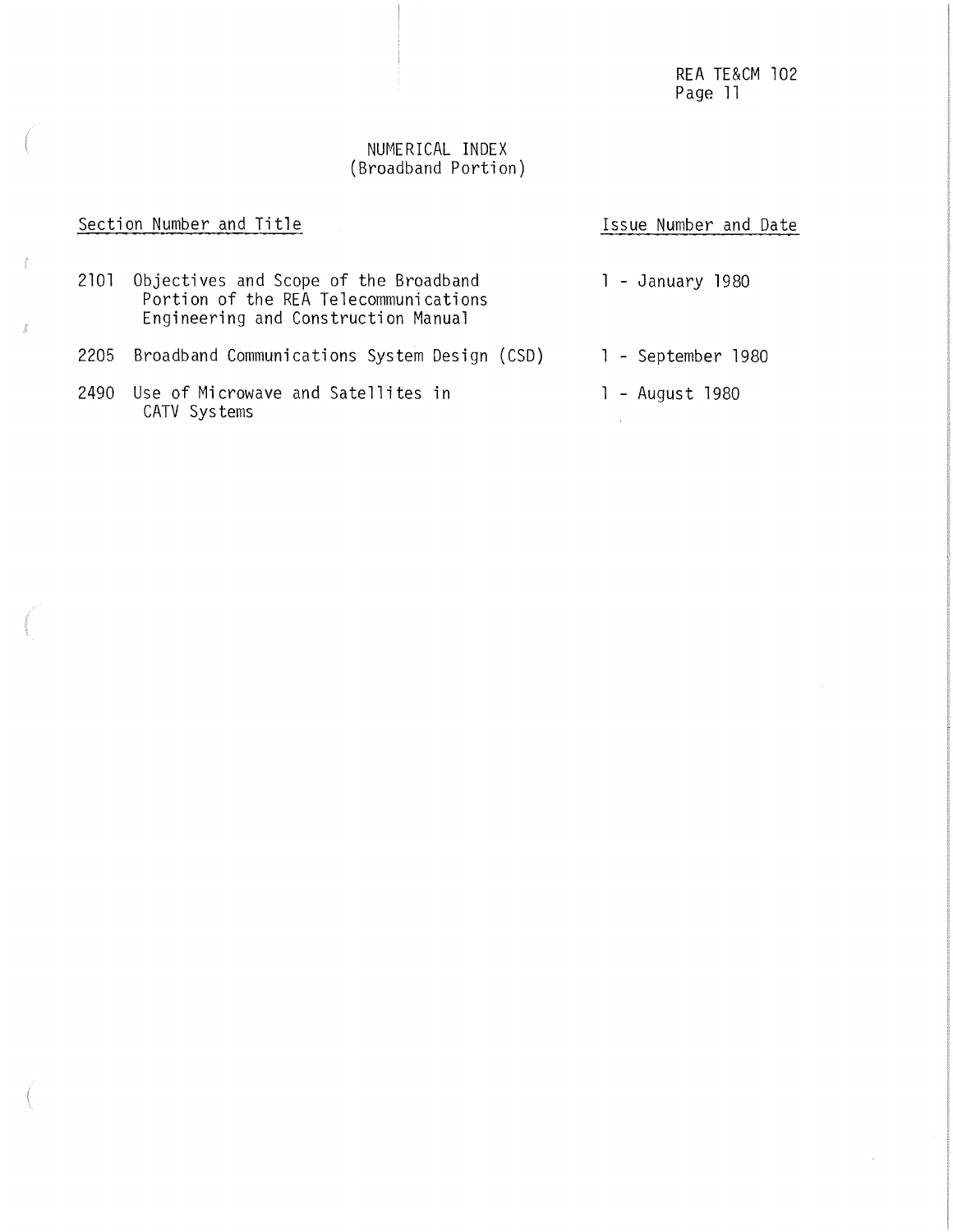### LIST OF THE REA TELEPHONE SPECIFICATIONS

| Specification<br>Number | Bulletin<br>Number | Issue<br>Date        | $\mathcal{L}_{\mathcal{A}}$<br>Title                                            |
|-------------------------|--------------------|----------------------|---------------------------------------------------------------------------------|
| $DT-5C$                 | $50 - 18$          | 6/87                 | REA Specification for Wood Poles, Stubs, and Anchor Logs                        |
| $DT-19$                 | $50 - 24$          | 6/87                 | REA Specification for Quality Control and Inspection of<br>Timber Products      |
| $PC-2$                  | $345 - 6$          | 1/78                 | REA Standard for Splicing Plastic-Insulated Cables                              |
| $PC-4$                  | $345 - 63$         | 5/76                 | REA Standard for Acceptance Test & Measurements of Telephone Plant              |
| $PC-5A$                 | $345 - 52$         | 1/80                 | REA Standard for Service Entrance and Station Protection<br>Installations       |
| $PE-7$                  | $345 - 36$         | 1/83                 | REA Specification for Parallel Conductor Drop Wire                              |
| $PE-22$                 | $345 - 13$         | 1/83                 | REA Specification for Aerial and Underground Telephone Cable                    |
| $PE-26$                 | $345 - 22$         | 10/78                | REA Specification for Voice Frequency Loading Coils                             |
| PE-29                   | $345 - 69$         | 1/78<br>10/82        | REA Specification for Two-Wire Voice Frequency Repeater Equipment<br>Supplement |
| $PE-33$                 | $345 - 65$         | 3/85                 | REA Specification for Cable Shield Bonding Connectors                           |
| $PE-37$                 | $345 - 28$         | 1/63<br>9/64         | REA Specification for Seven Wire Galvanized Steel Strand<br>Revised Page 1      |
| <b>PE-38</b>            | $345 - 29$         | 2/82                 | REA Specification for Self-Supporting Cable                                     |
| PE-39                   | $345 - 67$         | 1/87                 | REA Specification for Filled Telephone Cables                                   |
| $PE-40$                 | $345 - 30$         | 2/71<br>7/71<br>2/73 | REA Specification for Ringing Generator Equipment<br>Revised Page<br>Supplement |
| $PE-49$                 | $345 - 47$         | 4/66                 | REA Specification for Seven Wire Aluminum-Clad Steel Strand                     |

Page ,

 $\frac{1}{\alpha_1}$ 

 $\omega^{\perp}$  .

September 1987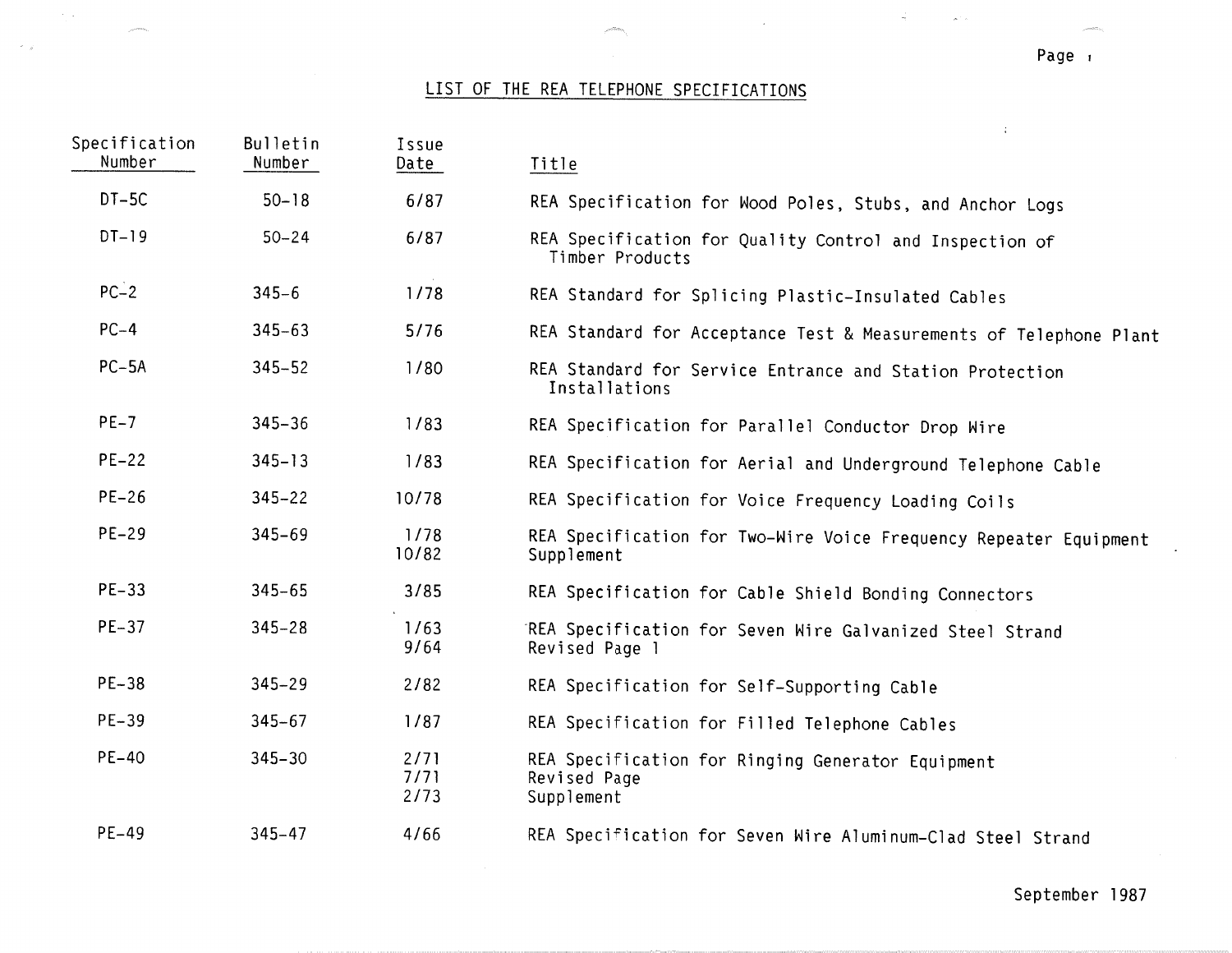### LIST OF THE REA TELEPHONE SPECIFICATIONS

 $\sim$ 

 $\tilde{\mathcal{L}}$ 

 $\omega_{\rm{c}}$  ,  $\rho_{\rm{c}}$ 

| Specification<br>Number | Bulletin<br>Number | Issue<br>Date | $\frac{1}{4}$<br>Title                                                                                       |
|-------------------------|--------------------|---------------|--------------------------------------------------------------------------------------------------------------|
| $PE-52$                 | $345 - 54$         | 12/71<br>8/72 | REA Specification for Telephone Cable Splicing Connectors<br>Revised Page                                    |
| $PE-57$                 | $345 - 76$         | 5/77          | REA Specification for Spring Action Bonding Connectors within<br>Buried Plant Housings                       |
| $PE-60$                 | $345 - 50$         | 9/79          | REA Specification for Trunk Carrier Systems                                                                  |
| $PE-61$                 | $345 - 55$         | 12/73         | REA Specification for Central Office Loop Extenders & Loop<br>Extender Voice Frequency Repeater Combinations |
| $PE-63$                 | $345 - 57$         | $5/82$        | REA Specification for Microwave Radio Equipment                                                              |
| $PE-64$                 | $345 - 66$         | 9/79<br>8/80  | REA Specification for Subscriber Carrier Systems<br>Pen & Ink Revision                                       |
| $PE-65$                 | $345 - 75$         | 1/77          | REA Specification for Electronic Trunk Circuits                                                              |
| $PE-74$                 | $345 - 72$         | 10/85         | REA Specification for Filled Splice Cases                                                                    |
| <b>PE-78</b>            | $345 - 78$         | 2/80<br>7/80  | REA Specification for Carbon Arrester Assemblies for Use<br>in Protectors<br>Supplement                      |
| $PE-80$                 | $345 - 83$         | 7/79<br>10/82 | REA Specification for Gas Tube Surge Arresters<br>Supplement                                                 |
| PE-86                   | $345 - 86$         | 10/82         | REA Specification for Filled Buried Service Wire                                                             |
| PE-87                   | $345 - 87$         | 12/83         | REA Specification for Terminating (TIP) Cables                                                               |
| PE-89                   | 345-89             | 10/85         | REA Specification for Filled Telephone Cables with<br>Expanded Insulation                                    |
| $PE-90$                 | $345 - 90$         | $5/86$        | REA Specification for Totally Filled Fiber Optic Cable                                                       |
| $PEG-2$                 | $345 - 39$         | 8/85          | REA Specification for Telephone Station Protectors                                                           |

September 1987

 $\sim$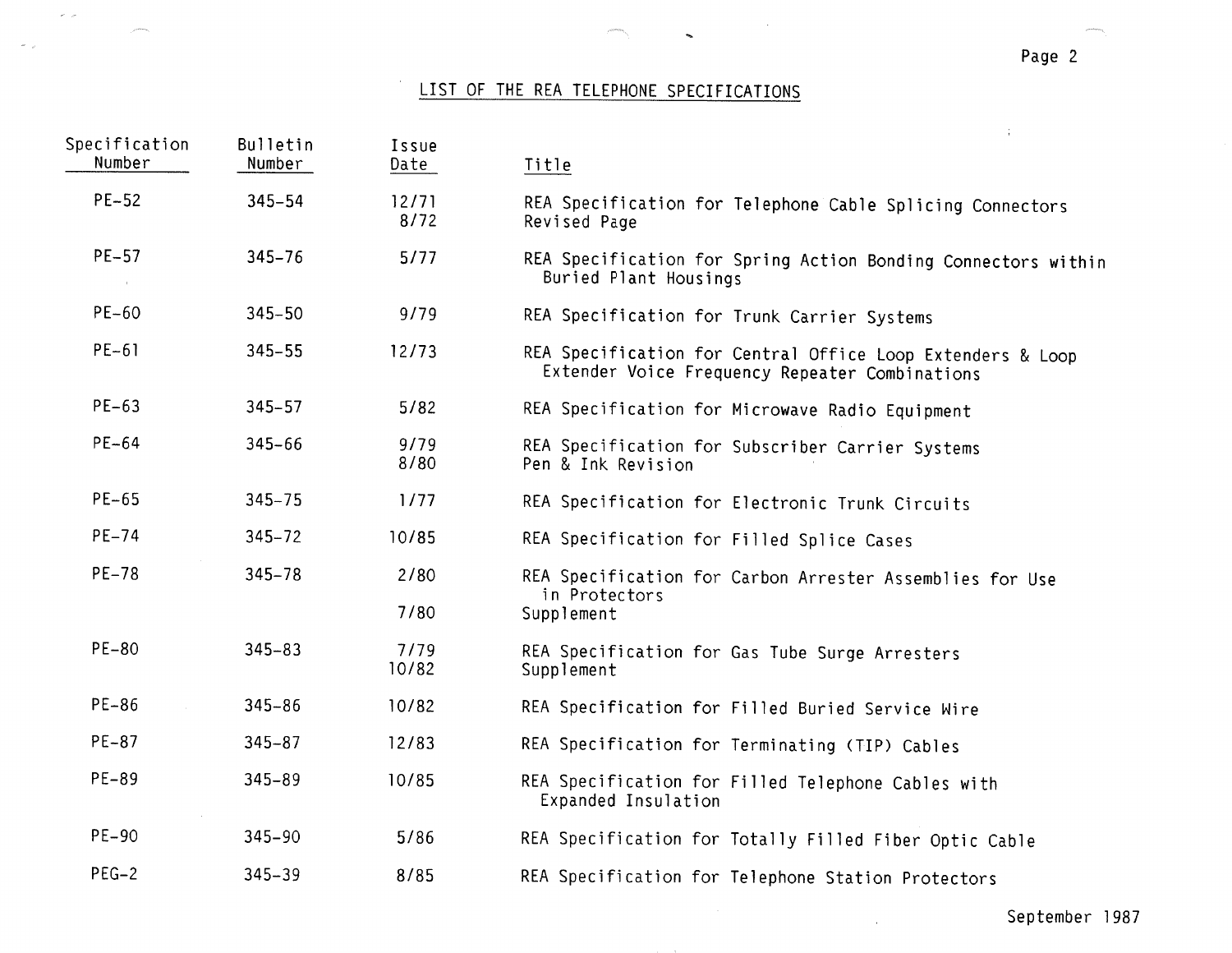#### Page 3

 $\mathbb{R}^2$ 

### LIST OF THE REA TELEPHONE SPECIFICATIONS

| Specification<br>Number | Bulletin<br>Number | Issue<br>Date | Title                                                                                        |
|-------------------------|--------------------|---------------|----------------------------------------------------------------------------------------------|
| Form 515a               | $*345 - 150$       | 9/79          | REA Specifications and Drawings for Construction of Direct Buried<br>Plant                   |
| Form 515c               | $345 - 151$        | 9/79          | REA Specifications and Drawings for Conduit and Manhole Construction                         |
| Form 515d               | $345 - 152$        | 9/79          | REA Specifications and Drawings for Underground Cable Installation                           |
| Form 515f               | $345 - 153$        | 9/79          | REA Specifications and Drawings for Construction of Pole Lines,<br>Aerial Cables and Wires   |
| Form 515g               | $345 - 154$        | 9/79          | REA Specifications and Drawings for Service Entrance and Station<br>Protector Installations  |
| Form 522                | $345 - 165$        | 6/84          | REA General Specification for Digital, Stored Program Controlled<br>Central Office Equipment |
| Form 538                | $345 - 168$        | 10/77         | REA Specification for Equipment for Direct Distance Dialing                                  |
| Form 558                | $345 - 169$        | 9/66          | REA Specification for Dial Central Office Equipment                                          |
| Form 397a               | $345 - 180$        | 1/63          | REA Specification for Voice Frequency Repeaters and Voice Frequency<br>Repeatered Trunks     |
| Form 397b               | $345 - 181$        | 10/80         | REA Design Specifications for Trunk Carrier Systems                                          |
| Form 397c               | $345 - 182$        | 10/80         | REA Design Specifications for Subscriber Carrier Systems                                     |
| Form 397d               | $345 - 183$        | 6/70          | REA Design Specifications for Point-to-Point Microwave Radio Systems                         |
| Form 397e               | $345 - 184$        | 5/71          | REA Design Specifications for Mobile and Fixed Dial Radio Telephone<br>Equipment             |
| Form 397q               | $345 - 185$        | 7/85          | REA Performance Specifications for Subscriber Line Concentrators                             |

\* A publication that must be purchased from the Government Printing Office. See intructions for ordering<br>elsewhere in the Index.

 $\epsilon$ 

September 1987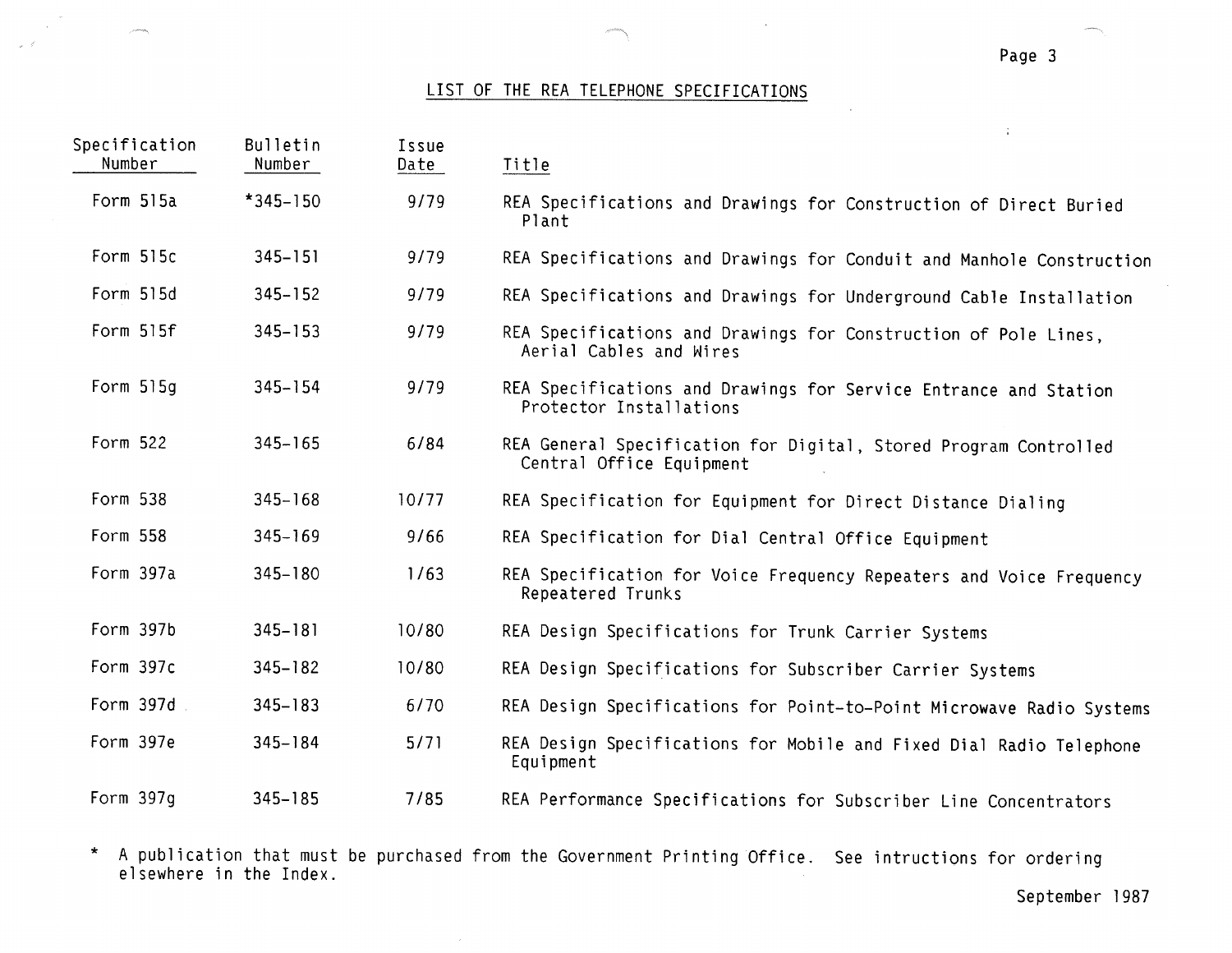÷.

\_.,.

Page 1

The Telephone Specifications which Committee "A" (Telephone) has given Approval to Withdraw

 $\langle m \rangle \sim 1$ 

| Bul No.    | Spec No.      | Title                                                                                                                                       |
|------------|---------------|---------------------------------------------------------------------------------------------------------------------------------------------|
| $345 - 4$  | $PE-16$       | REA Specification for Wood Crossarms (solid and laminated), Transmission Timbers<br>and Pole Keys                                           |
| $345 - 7$  | $PC-3$        | Straight Splicing Standards for Joining Thermoplastic Sheathed, Thermoplastic-<br>Insulated Cables to Lead-Sheathed, Paper-Insulated Cables |
| $345 - 8$  | $PC-1$        | Splicing Standards for Joining Paper or Pulp-Insulated, Lead-Sheathed Cables to<br>Paper or Pulp-Insulated, Lead-Sheathed Cables            |
| $345 - 10$ | $PC-6$        | Acceptance Testing Procedures for Cable Television Systems                                                                                  |
| $345 - 14$ | $PE-23$       | REA Specification for Telephone Cable (Air Core) for Direct Burial                                                                          |
| $345 - 16$ | $PE-18$       | REA Specification for Reinforced Heavy Duty Point Type Transposition Brackets                                                               |
| $345 - 18$ | $PE-20$       | REA Specification for Plastic-Insulated, Plastic-Jacketed Station Wire                                                                      |
| $345 - 19$ | $PE-27$       | REA Specification for Figure 8 One-Pair Distribution Wire                                                                                   |
| $345 - ?$  | $PE-28$       | REA Specification for Figure 8 Multi-pair Distribution Wire                                                                                 |
| $345 - 21$ | <b>PE-200</b> | REA Specification for Polyethylene Raw Material                                                                                             |
| $345 - 23$ | $PE-30$       | REA Specification for Building-Out Capacitors                                                                                               |
| $345 - 24$ | $PE-34$       | REA Specification for Spindle-Threaded Steel Communication Insulator Pins and<br>Associated Plastic Bushings.                               |
| $345 - 25$ | $PE-36$       | REA Specification for Deadend Clevis Assembly for Use with Open Wire Telephone<br>Conductors                                                |
| $345 - 27$ | <b>PE-31</b>  | REA Specification for D-66/H-88 Junction Impedance Compensators                                                                             |

 $\mathbf{r}$  and  $\mathbf{r}$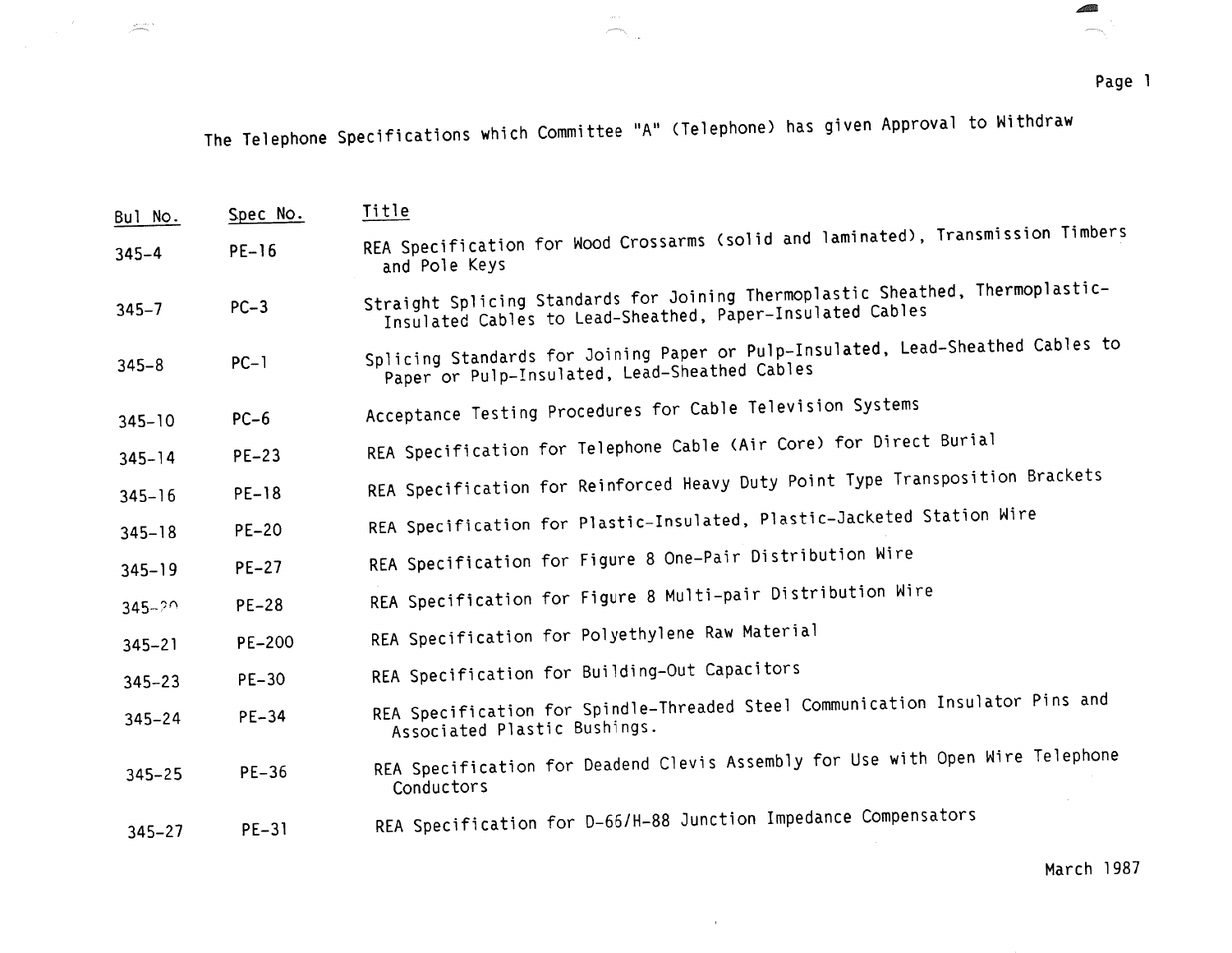The Telephone Specifications which Committee "A" (Telephone) has given Approval to Withdraw

| Bul No.           | Spec No.     | <u>Title</u>                                                                |
|-------------------|--------------|-----------------------------------------------------------------------------|
| $345 - 31$        | $PE-19$      | REA Specification for Polyethylene-Insulated Bridle Wire                    |
| $345 - 34$        | $PE-3$       | REA Specification for Locust Wood Bushings                                  |
| $345 - 35$        | $PE-5$       | REA Specification for Wood Insulator Pins                                   |
| $345 - 38$        | $PE-13$      | REA Specification for Wood Crossarm Brace                                   |
| $\qquad \qquad -$ | $PE-42$      | REA Specification for Telephone Station Protectors                          |
| $345 - 42$        | $PE-44$      | REA Specification for Low-Loss Buried Distribution Wire                     |
| $345 - 44$        | $PE-46$      | REA Specification for Figure 8 Drop Wire                                    |
| $345 - 46$        | <b>PE-48</b> | REA Specification for Clamps to Support Figure 8 Distribution Wire          |
| $345 - 51$        | PE-210       | REA Specification for Crystalline Propylene/Ethylene Copolymer Raw Material |
| $\qquad \qquad -$ | $PC-5B$      | REA Standard for Station Installation                                       |
| $345 - 53$        | <b>PE-70</b> | REA Specification for Encapsulation, Splice Closure and Pressure Blocks     |
| $345 - 58$        | PE-220       | REA Specification for Flexible and Semi-rigid Polyvinyl Chloride            |
| 345-59            | $PE-71$      | REA Specification for Inside Distribution Wire Cable                        |
| $345 - 60$        | $PE-73$      | REA Specification for Coaxial Drop and Coaxial Service Entrance Cable       |
| $345 - 61$        | $PE-72$      | REA Specification for Switchboard Cable                                     |
| $345 - 64$        | $PE-47$      | REA Specification for Ringers                                               |

-

 $\mathcal{L}$ 

March 1987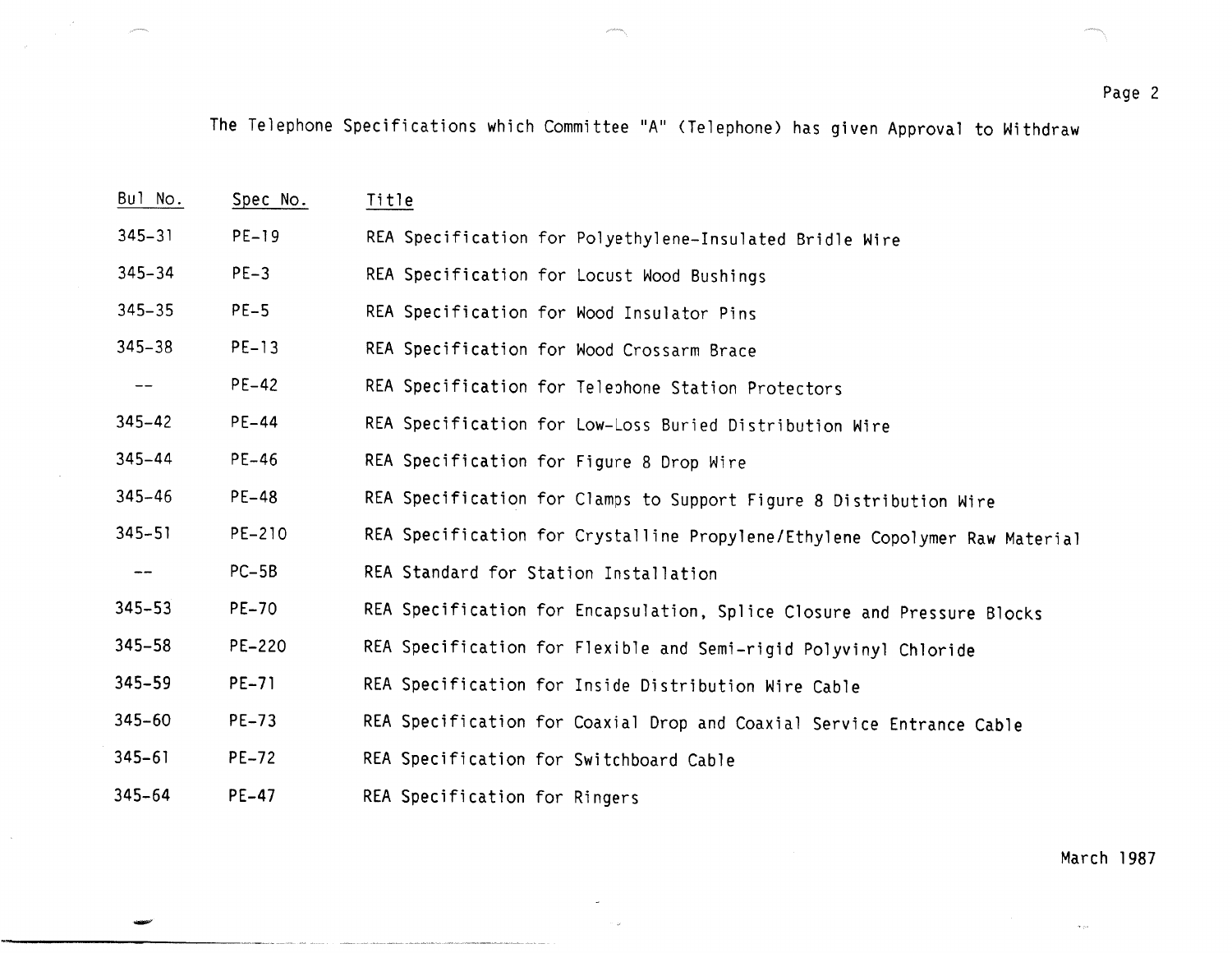$\sim$ 

~

The Telephone Specifications which Committee "A" <Telephone) has given Approval to Withdraw

| Bul No.     | Spec No.     | Title                                                                      |
|-------------|--------------|----------------------------------------------------------------------------|
| $345 - 70$  | $PE-54$      | REA Specification for Filled Buried Wire                                   |
| $345 - 73$  | PE-68        | REA Specification for All-Weather Pressure Sensitive Vinyl Tape            |
| $345 - 74$  | $PE-41$      | REA Specification for Improved 500 Type Telephone Sets                     |
| $345 - 79$  | $PE-69$      | REA Specification for Electronic Equipment Housings                        |
| $345 - 80$  | $PE-75$      | REA Specification for Flat Oval Telephone Cords                            |
| $345 - 81$  | PE-76        | REA Specification for Modular Telephone Set Hardware                       |
| 345.92      | <b>PE-82</b> | REA Specification for Wood Telephone Pedestal Stubs                        |
| $345 - 84$  | <b>PE-84</b> | REA Specificaton for Expanded Dielectric Coaxial Cable                     |
| $345 - 85$  | <b>PE-85</b> | REA Specification for Plastic-Insulated Ground Wire                        |
|             | $PE-1$       | Hard-Drawn Copper Covered Steel Telephone Wire                             |
|             | $PE-2$       | Telephone Pin Type Glass Insulators                                        |
| ---         | $PE-8$       | Zinc-Coated (Galvanized) High Tensile Steel Telephone Wire                 |
| $345 - 166$ | Form 524     | REA General Specification for Common Control Central Office Equipment      |
| --          | Form 528     | REA General Specification for Private Automatic Branch Exchanges           |
| $345 - 167$ | Form 537     | REA Specification for Equipment for Automatic Number Identification (CAMA) |
|             | Form 542     | REA General Specification for Toll Office Equipment                        |

 $\sim 10^{-1}$ 

March 1987

 $\sim$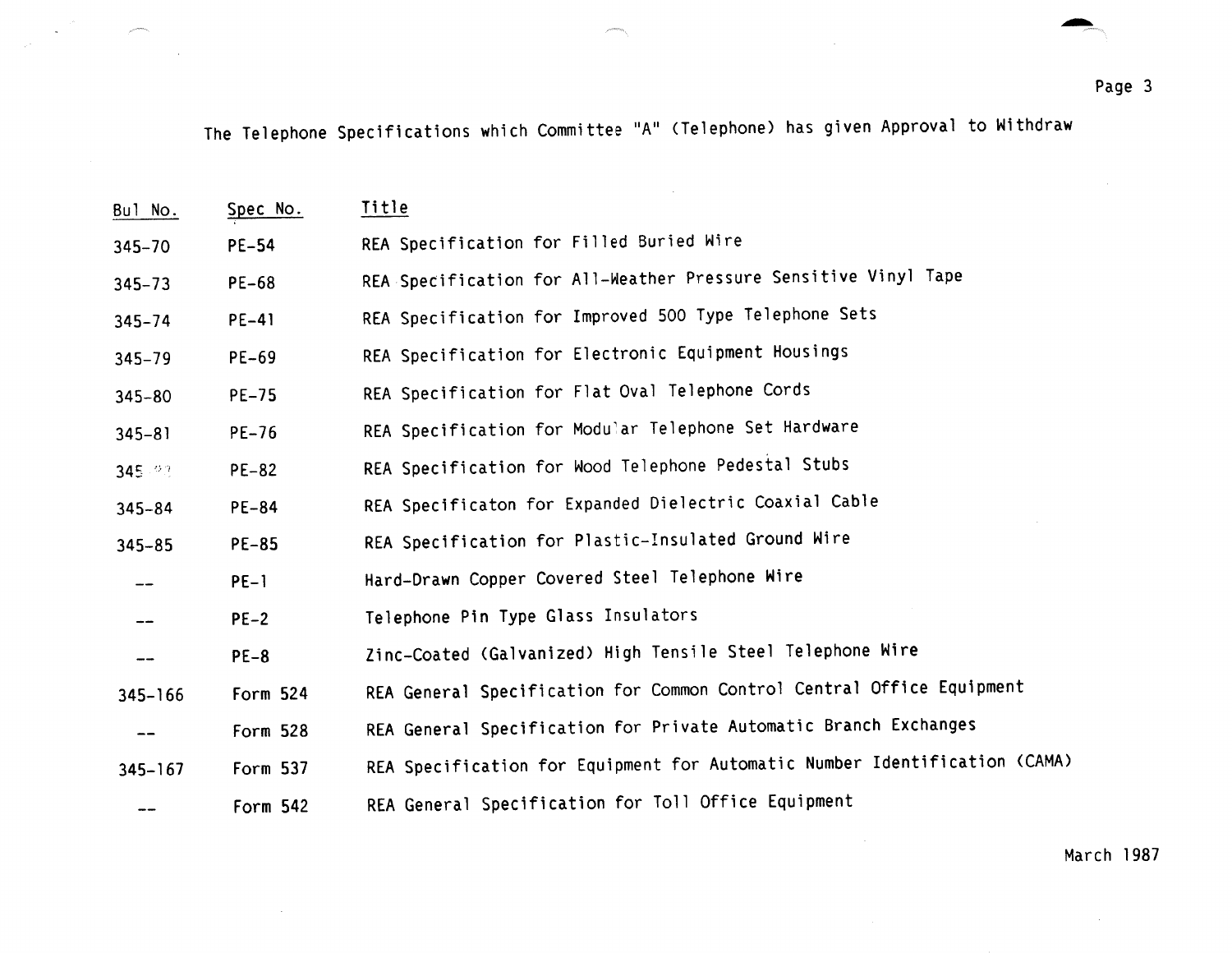REA STANDARD FORMS OF TELEPHONE ENGINEERING: EQUIPMENT, AND CONSTRUCTION CONTRACTS

|              |            |                                                                                   | <u>Purpose</u>                                                                                                                                                                                                                                  | Source of Copies                            |
|--------------|------------|-----------------------------------------------------------------------------------|-------------------------------------------------------------------------------------------------------------------------------------------------------------------------------------------------------------------------------------------------|---------------------------------------------|
| REA Form No. | Issue Date | Title                                                                             |                                                                                                                                                                                                                                                 | <b>REA*</b>                                 |
| 165          | $9 - 69$   | Architectural Services<br>Contract-Telephone                                      | Used to engage the services<br>of an architect                                                                                                                                                                                                  |                                             |
| <b>168b</b>  | $3 - 62$   | Contractor' Bond                                                                  | Used in REA Form 515 when<br>the contract exceeds \$100,000                                                                                                                                                                                     | Copy in the<br>Form 515 Contract            |
| 168c         | $4 - 79$   | Contractor's Bond                                                                 | Used when the contractor's surety<br>has accepted a Small Business<br>Administration guarantee and the<br>contract is for \$1 million or less                                                                                                   | <b>REA*</b>                                 |
| 217          | $7 - 81$   | Postloan Engineering<br>Service Contract,<br>Telephone System and<br>Construction | Used to engage the services<br>of a consulting engineer to<br>perform the postloan engineering<br>services                                                                                                                                      | <b>REA*</b>                                 |
| 238          | $4 - 72$   | Construction or<br>Equipment Contract<br>Amendment                                | Amending the Building Contract<br>REA Form 257; Special Equipment<br>Contracts, REA Forms 397 and<br>398; Telephone Equipment<br>Contract (Installation Only).<br>REA Form 400; Central Office<br>Equipment Contracts, REA Forms<br>525 and 545 | REA*                                        |
| 242          | $11 - 58$  | Assignment of<br>Engineering Service<br>Contract                                  | Used to transfer the responsi-<br>bilities of completing the<br>performance of the engineering<br>service contract to another<br>company                                                                                                        | REA*                                        |
| 245          | $11 - 75$  | Engineering Service<br>Contract, Special<br>Services-Telephone                    | Used to engage a consulting<br>engineer to perform special<br>services                                                                                                                                                                          | REA*                                        |
| 257          | $3 - 73$   | Contract to<br>Construct Buildings                                                | Building construction                                                                                                                                                                                                                           | Supt. of Doc.<br>GPO, Wash. D.C.<br>20402** |
| 257a         | $10 - 69$  | Contractor's Bond                                                                 | Used in REA Form 257                                                                                                                                                                                                                            | Copy in the<br>Form 257 Contract            |
| 270          | $7 - 70$   | Equal Opportunity<br>Addendum                                                     | Addendum to Construction and<br>Equipment Contracts not having<br>current equal opportunity<br>provisions                                                                                                                                       | REA*                                        |
| 282          | $11 - 53$  | Subcontract                                                                       | Subcontracting a portion of<br>construction under a<br>construction contract requires<br>approval of the borrower, surety<br>and REA prior to subcontracting                                                                                    | REA*                                        |
| 307          | $4 - 60$   | Bid Bond                                                                          | Bid proposals on REA Forms 257,<br>515, and 525 require either a<br>bid bond or a certified check in<br>an amount equal to ten percent of<br>the maximum bid price                                                                              | Copies in each<br>of the contracts          |
| 397          | $12 - 67$  | Special Equipment<br>Contract (Including<br>Installation)                         | Purchase and installation of<br>voice frequency repeaters, trunk<br>carrier, subscriber carrier,<br>microwave, mobile radio, line<br>concentrators, and other items<br>of electronic equipment associated<br>with transmission                  | REA <sup>*</sup>                            |
| 397f         | $2 - 63$   | Contractor's Bond<br>(Special Telephone<br>Equipment)                             | Used in REA Form 397 when the<br>contract exceeds \$100,000                                                                                                                                                                                     | Copy in the<br>Form 397 Contract            |

 $\hat{\beta}^*$ 

I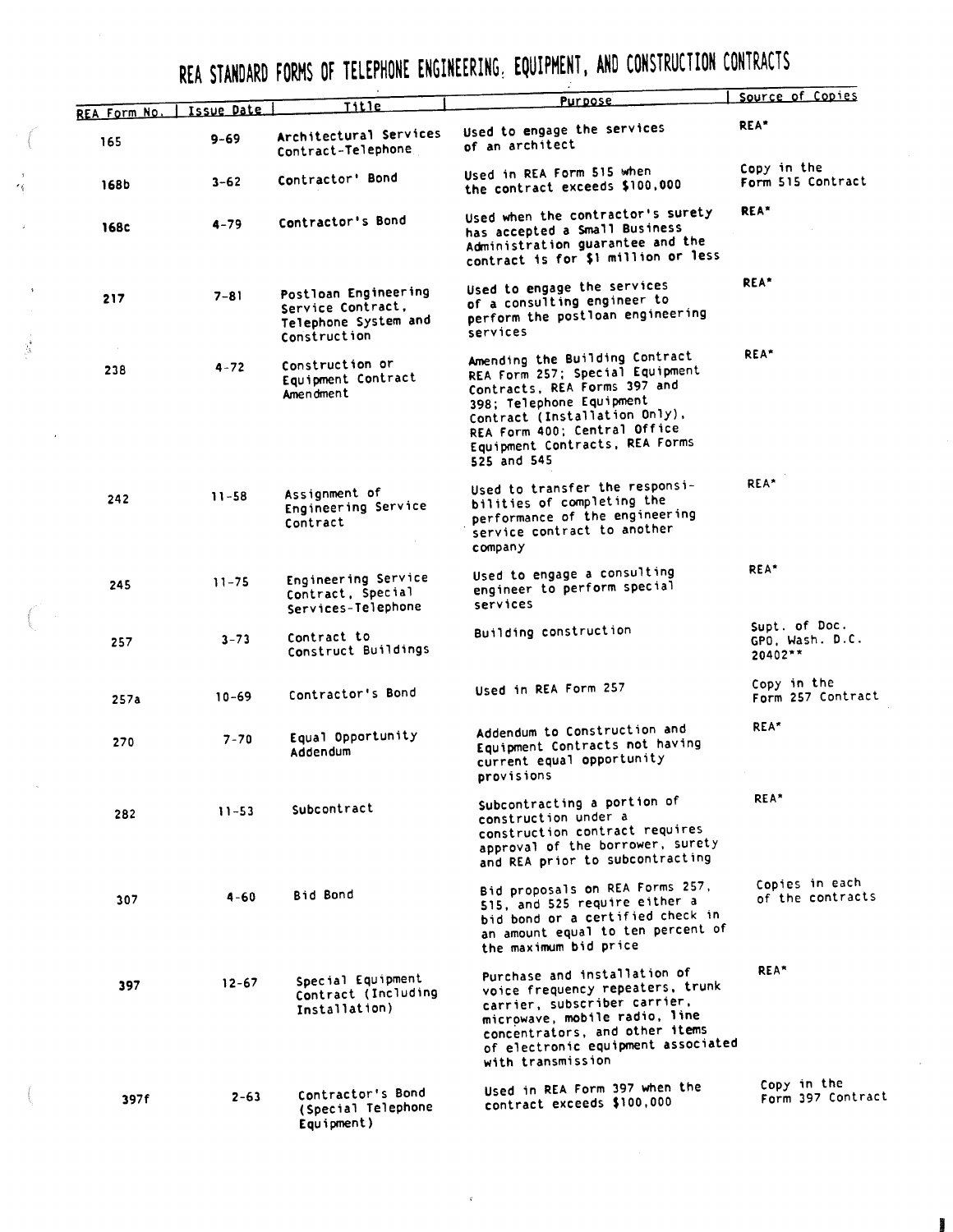## REA STANDARD FORMS OF TELEPHONE ENGINEERING, EQUIPMENT, AND CONSTRUCTION CONTRACTS

| REA Form No. | Issue Date | Title                                                                                                                  | Purpose                                                                                                                                                                                                                | Source of Copies                            |
|--------------|------------|------------------------------------------------------------------------------------------------------------------------|------------------------------------------------------------------------------------------------------------------------------------------------------------------------------------------------------------------------|---------------------------------------------|
| No Form No.  | $7 - 78$   | Addendum No. 1 to REA<br>Form 397, Special<br>Equipment Contract<br>(Including Installation)                           | Incorporates the liquidated<br>damages provision into the<br>397 contract                                                                                                                                              | REA*                                        |
| 398          | $11 - 62$  | Special Equipment<br>Contract (Not Incl.<br>Installation)                                                              | Purchase and deliver voice<br>frequency repeaters, trunk<br>carrier, subscriber carrier,<br>microwave, mobile radio, line<br>concentrators, and other items<br>of electronic equipment<br>associated with transmission | <b>REA*</b>                                 |
| 399          | $8 - 82$   | Supplemental Agreement<br>to Equipment Contract<br>for Field Trial                                                     | Used in any contract that<br>contains material or equipment<br>that requires a field trial and<br>has primary status                                                                                                   | <b>REA*</b>                                 |
| 399a         | $8 - 82$   | Supplemental Agreement<br>to Equipment Contract<br>for Field Trial<br>(Secondary-Delivery,<br>Installation, Operation) | Used in any contract that con-<br>tains material or equipment<br>that requires a field trial and<br>is the secondary field trial<br>category                                                                           | REA <sup>*</sup>                            |
| 400          | $10 - 65$  | Telephone Equipment<br>Contract (Installation<br>0n1y).                                                                | Used where the contract will<br>cover only the installation of<br>equipment                                                                                                                                            | REA <sup>x</sup>                            |
| 400a         | $10 - 65$  | Contractor's Bond<br>(Telephone Equipment<br>Contract-Installation<br>0n1y)                                            | Used in REA Form 400 when<br>the contract exceeds \$100,000                                                                                                                                                            | Copy in the<br>Form 400 Contract            |
| 515          | $9 - 79$   | Telephone System<br>Construction Contract<br>(Labor and Material)                                                      | Telephone outside plant con-<br>struction, including direct<br>buried plant, conduit and man-<br>holes, underground cable, pole<br>lines, aerial cable, service<br>entrances and station protector                     | Supt. of Doc.<br>GPO, Wash. D.C.<br>20402** |
| 525          | 9-66       | Central Office<br>Equipment Contract<br>(Incl. Installation)                                                           | Purchase and installation of<br>central office equipment                                                                                                                                                               | Supt. of Doc.<br>GPO, Wash. D.C.<br>20402** |
| 525a         | $10 - 62$  | Contractor's Bond<br>(Central Office<br>Equipment)                                                                     | Used in REA Form 525 when the<br>contracts exceed \$100,000                                                                                                                                                            | Copy in the<br>Form 525 Contract            |
| No Form No.  | $8 - 79$   | Addendum No. 1 to REA<br>Form 525, Central Office<br>Equipment Contract<br>(Including Installation)                    | Incorporates the liquidated<br>damages provision into the<br>525 contract                                                                                                                                              | <b>REA</b> <sup>*</sup>                     |
| 526          | $8 - 66$   | Construction Contract<br>Amendment                                                                                     | Amending the Telephone System<br>Construction Contract (Labor<br>and Material), REA Form 515                                                                                                                           | REA <sup>*</sup>                            |
| 545          | $9 - 66$   | Central Office Equipment<br>Contract (Not including<br>Installation)                                                   | Purchase and deliver central<br>office equipment                                                                                                                                                                       | <b>REA</b> <sup>*</sup>                     |
| 756          | $3 - 63$   | Telephone Line Extension<br>Construction Contract<br>(Labor and Materials)                                             | Construction of system improve-<br>ments and line extensions where<br>scope of the project is not known                                                                                                                | <b>REA</b> <sup>*</sup>                     |
| 787          | $8 - 63$   | Supplement A to<br>Construction Contract<br>REA Form 515                                                               | Used in REA Form 5:5 when<br>borrower furnishes any material<br>for construction of the project                                                                                                                        | <b>REA*</b>                                 |

**I**